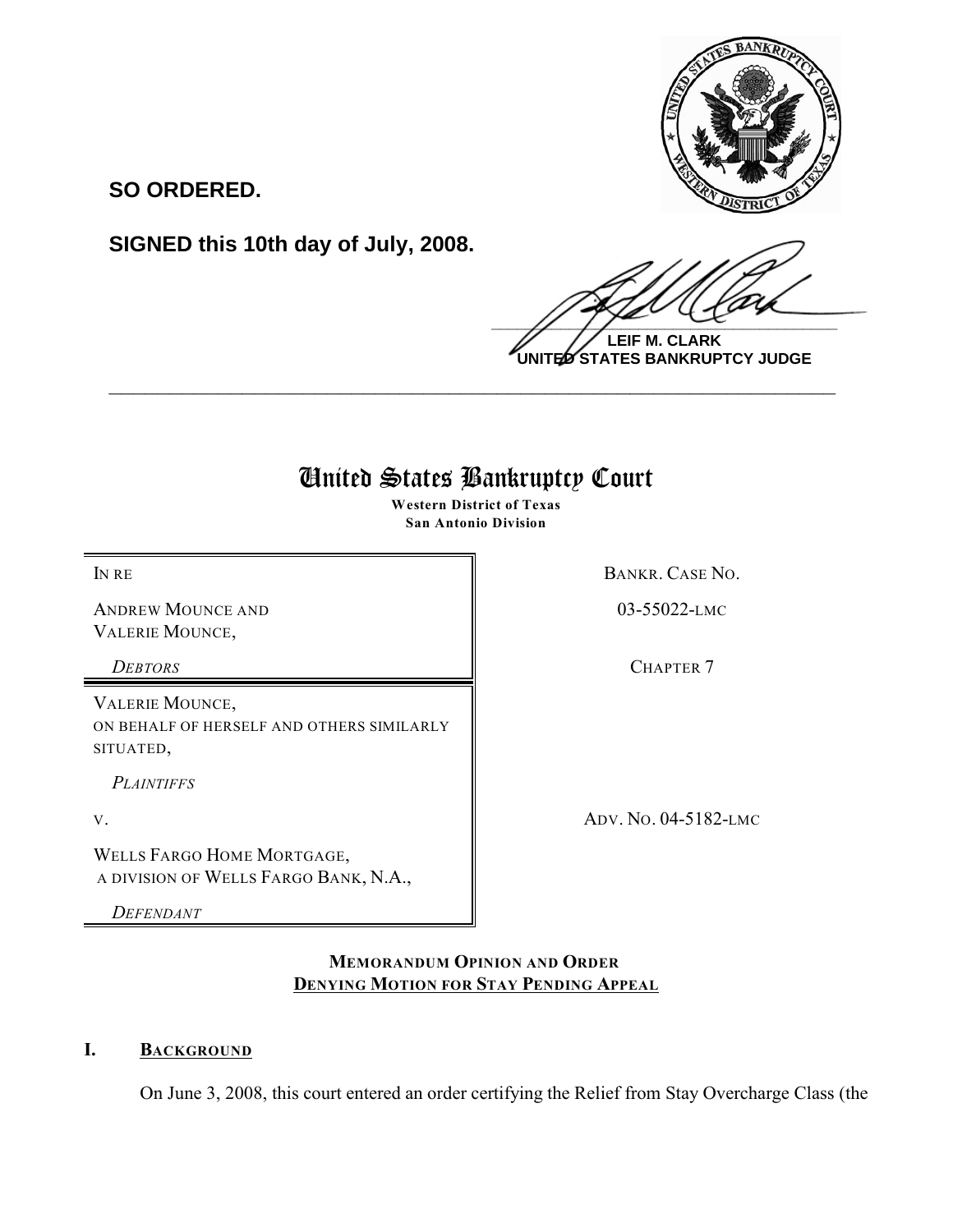"Certification Order"). [Dkt. #131].<sup>1</sup> On June 16, 2008, Wells Fargo Home Mortgage, a division of Wells Fargo Bank, N.A. ("Wells Fargo") filed a notice of appeal. Because the Certification Order is not a final order, but is instead an interlocutory order, Wells Fargo filed (on the same day) a Motion for Leave to Appeal the Certification Order ("Motion for Leave").<sup>2</sup> See 28 U.S.C. § 158(a)(3). Also, for reasons not entirely clear to this court, Wells Fargo filed a Petition for Permission to Appeal under Federal Rule of Civil Procedure 23(f) with the Fifth Circuit.<sup>3</sup> Wells Fargo now moves for an order staying the Certification Order pending these efforts to appeal (the "Motion"). [Dkt. #138]. The court held a hearing on July 1, 2008. Counsel for Wells Fargo appeared, as did counsel for the plaintiff. After hearing their respective arguments, the court took the matter under advisement and reset the matter for ruling. For the reasons set forth below, the court concludes that Wells Fargo has failed to demonstrate that it is entitled to a stay of the Certification Order that would halt the trial pending Wells Fargo's appeal. Accordingly, the Motion will be denied.

#### **II. DISCUSSION**

### **A.** *Legal Standards*

In this circuit, the decision to grant or deny a motion for stay pending appeal lies in the sound discretion of the court whose order is being appealed. *See Ruiz v. Estelle,* 666 F.2d 854, 856 (5th Cir. 1982)

<sup>2</sup> While the motion will be decided by a district court, the motion was properly filed in the bankruptcy court as well. [Dkt. #134]

<sup>&</sup>lt;sup>1</sup> This court's reasons for granting the plaintiff's motion were set forth in a separate memorandum opinion (the "Memorandum Opinion"), which was filed a few days before the Certification Order. [Dkt. #129]

 $3$  Federal Rule 23(f), ordinarily applicable in class actions filed in a district court, contains language which provides for an appeal to the circuit court. It appears that Wells Fargo has seized upon this language in arguing that a party may seek leave to appeal a certification order entered by a *bankruptcy court* directly from a circuit court. *But see Chrysler Financial Corp. v. Powe,* 312 F.3d 1241, 1245-46 (11th Cir. 2002) ("However, the § 1292(b) requirements need not be satisfied when an interlocutory appeal is taken from the bankruptcy court to the district court. In such a case, the district court's discretion to entertain an interlocutory appeal from the bankruptcy court is analogous to the court of appeals' discretion to entertain a Rule 23(f) appeal from the district court. *See* 28 U.S.C. § 158(a). Thus, an appellate avenue to the district court free of the constraints of § 1292(b) already exists for a bankruptcy judge's class certification order. Nothing in Rule 23(f) suggests that a bankruptcy appeal to the district court would be inadequate, or that an appeal to the court of appeals should trump district court appellate jurisdiction over bankruptcy cases. In sum, the appellate avenue addressed by Rule  $23(f)$  is already available to petitioners through an interlocutory appeal to the district court.").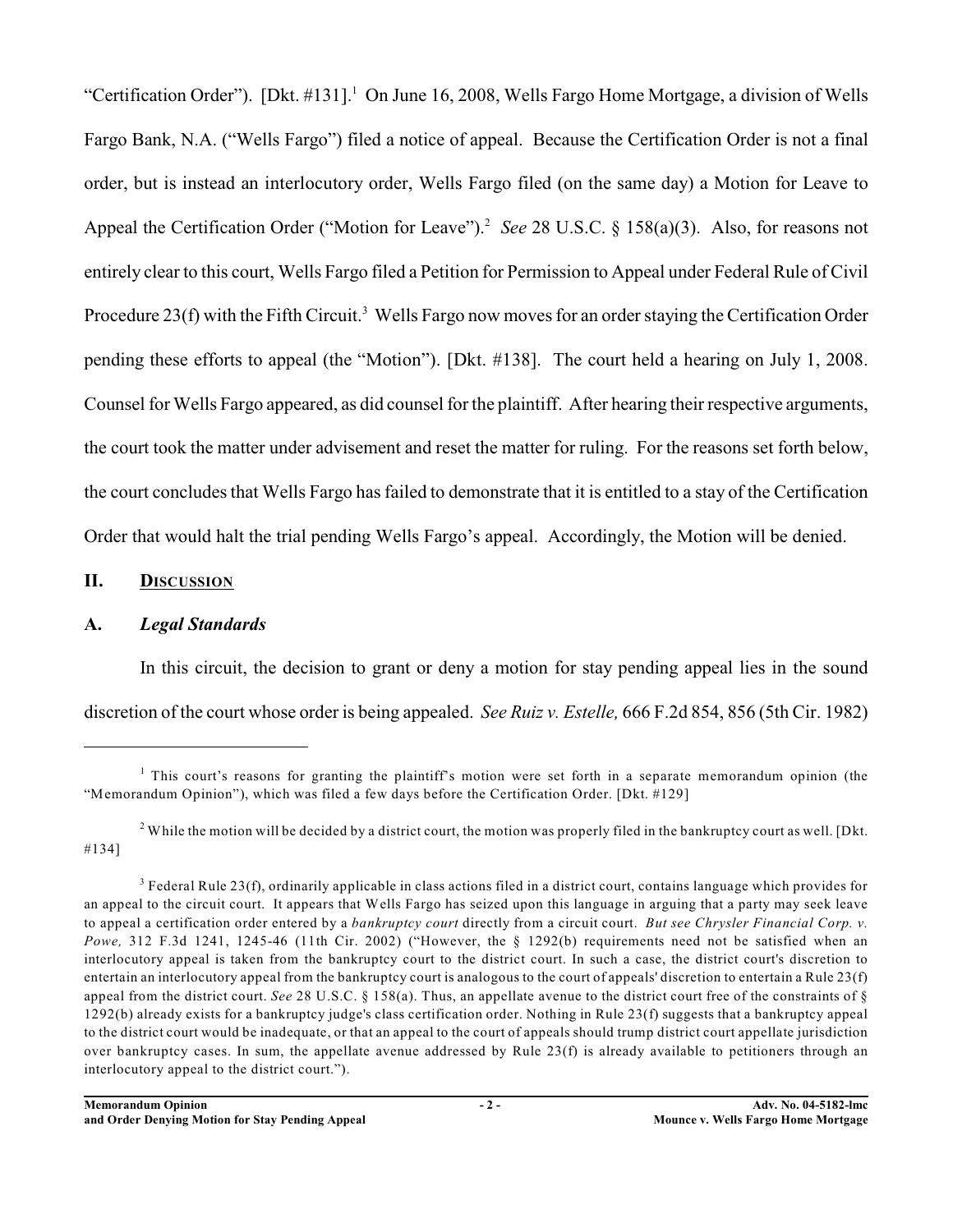("*Ruiz II*"); *In re First S. Sav. Ass'n,* 820 F.2d 700, 709 (5th Cir. 1987); *Arnold v. Garlock,* 278 F.3d 426, 438-39 (5th Cir. 1991) (citing *First S. Sav. Ass'n*), *reh'g denied,* 288 F.3d 234 (5th Cir.2002); *see also In re Adelphia Commc'ns Corp.,* 361 B.R. 337, 346 n.31 (S.D.N.Y. 2007) (citations omitted); Fed. R. Bankr. P. 8005 (2004). In exercising that discretion, however, a court is to guided by a four-part test, ordinarily applied to preliminary injunctions but universally applied by courts in this circuit to motions for stay pending an appeal. *In re First S. Sav. Ass'n,* 820 F.2d at 709 (citing *Canal Auth. v. Callaway,* 489 F.2d 567, 572 (5th Cir. 1974)); *Arnold*, 278 F.3d at 438-39 (citing *Ruiz v. Estelle*, 650 F.2d 555, 565 (5th Cir. Unit A June 1981) ("*Ruiz I*")). The factors to consider are: (1) the movant's likelihood of success on the merits;<sup>4</sup> (2) the irreparable harm to the movant if the stay is *not* granted; (3) the substantial harm to other parties if the stay *is* granted; and (4) the public interests implicated in granting or denying the stay. *First S. Sav. Ass'n*, 820 F.2d at 709 (citing *Ruiz II,* 666 F.2d at 856); *see also McNiel v. Dresser Indus. (In re Fed.-Mogul Global, Inc.),* 37 Fed. Appx. 88 (5th Cir. Apr. 29, 2002) (per curiam) (citing *Arnold v. Garlock, Inc.,* 278 F.3d 426 (5th Cir.2001)).

The Fifth Circuit does not require a movant to satisfy all four prongs of this test. Specifically, the Fifth Circuit has cautioned that courts should not deny applications for a stay pending appeal simply because the movant has failed to demonstrate its likelihood of success on the merits. *In re First S. Sav. Ass'n,* 820 F.2d at 709 n.10 ("In *Ruiz II*, we cautioned against reading *Ruiz I* as a 'coup de grace for the likelihood-ofsuccess criterion in this circuit.'"). However, that does not eliminate the duty to meet this criterion either. The Fifth Circuit has clarified the proper way to view this first element as follows:

<sup>&</sup>lt;sup>4</sup> As the court will discuss in further detail below, the burden on this first element is slightly different where, as here, the order which the movant seeks to appeal is an interlocutory one. Because interlocutory appeals are granted only in extraordinary circumstances, the party seeking to stay the proceeding pending its interlocutory appeal must first demonstrate that it is likely to obtain leave to appeal the interlocutory order. *See Turner v. Frascella Enters., Inc. (In re Frascella Enters., Inc.),* ---B.R. ---, 2008 WL 2330975 (Bankr. E.D. Pa. June 6, 2008) (quoting *Enron Corp. v. J.P. Morgan Securities (In re Enron),* 2006 WL 2400411, at \*1 (Bankr. S.D.N.Y. 2006) (noting that "the relevant 'likelihood of success' looks to whether 'the District Court will grant the Defendants' leave to file an interlocutory appeal, not the possibility that the Defendants will succeed on the merits of that appeal.'").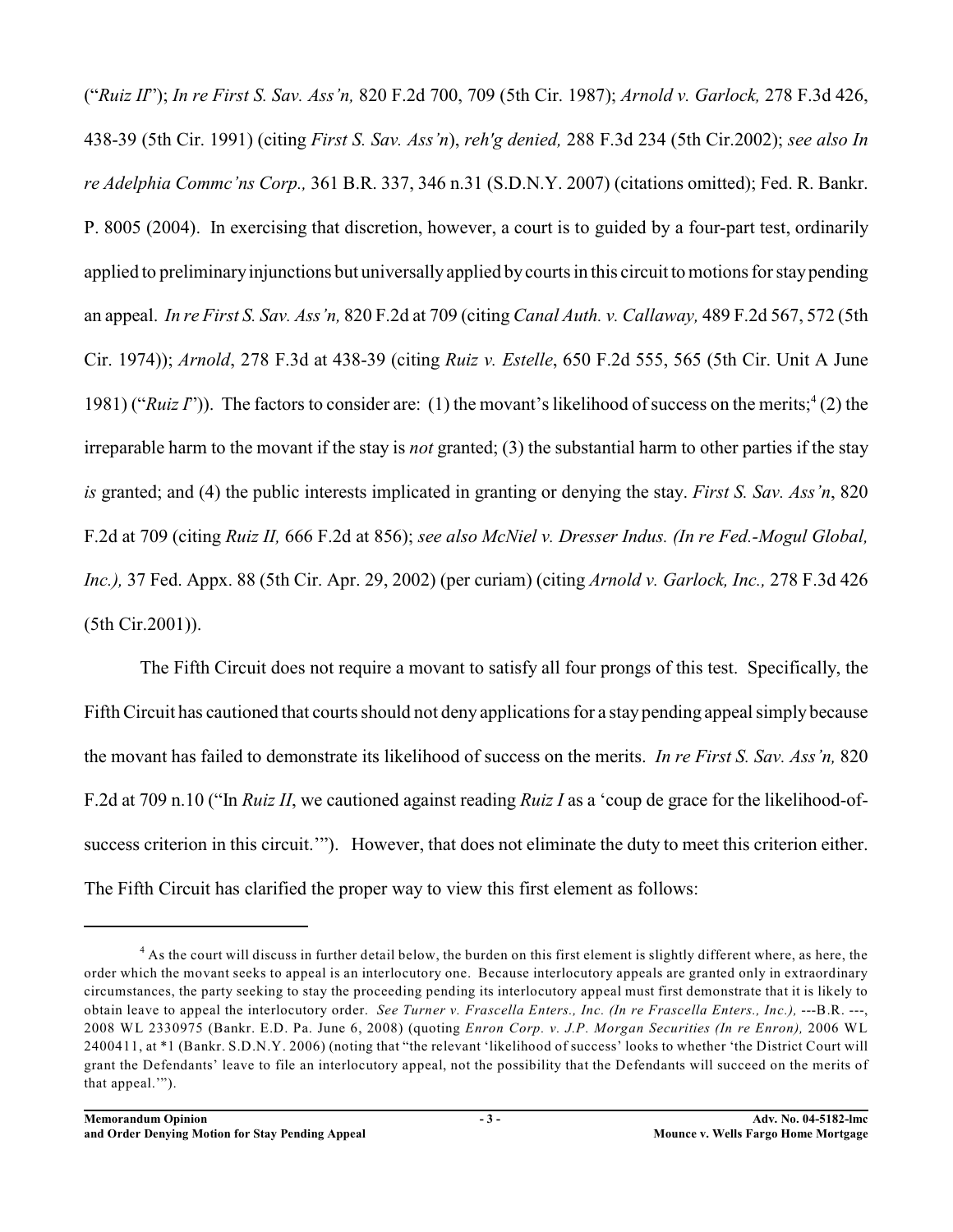Likelihood of success remains a prerequisite in the usual case even if it is not an invariable requirement. *Only "if the balance of equities (i.e., consideration of the other three factors) is . . .* heavily tilted *in the movant's favor" will we issue a stay in its absence, and, even then, the issue must be one with patent substantial merit.*

*Ruiz II*, 666 F.2d at 857 (quoting *Ruiz I*, 650 F.2d at 565-66) (emphasis added); *see also First S. Sav. Ass'n,* 820 F.2d at 709 n.10. With this context in mind, we consider the Fifth Circuit's oft-quoted statement regarding the movant's burden of showing a substantial likelihood of success on the merits:

> [T]he movant need not *always* show a "probability" of success on the merits; *instead*, the movant need onlypresent a substantial case on the merits when a legal question is involved *and* show that the *balance of equities* weighs *heavily* in favor of granting the stay.

*First S. Sav. Ass'n,* 820 F.2d at 704 (quoting *Ruiz I*, 650 F.2d at 565) (emphasis added). Thus, if the movant does not, or cannot, demonstrate that its success on appeal is *probable* or *likely*, the movant can still establish that a stay is warranted by: (1) making a "substantial case" that a legal issue is at stake, *and* (2) demonstrating that the balance of equities tilts *heavily* in its favor. *See id.* In other words, the movant's burden on the first prong may be lightened — say, from "probable" to "merely possible" — if, for the remaining three prongs (commonly referred to collectively as the "balance of equities"), the movant makes a compelling case that, in all likelihood, the movant will suffer irreparable harm in the absence of a stay pending appeal, and that any harm to other parties will be minimal in comparison to the harm to be suffered by the movant.

With the Fifth Circuit's carefully crafted standards in mind, we turn to the Motion itself to determine whether Wells Fargo has carried its burden.

# **B.** *Wells Fargo Failed to Demonstrate Its Likelihood of Success on the Merits.*

The first prong of the test has an interesting twist where, as here, the order sought to be stayed is an interlocutory order. To establish Wells Fargo's likelihood of success, Wells Fargo must first establish the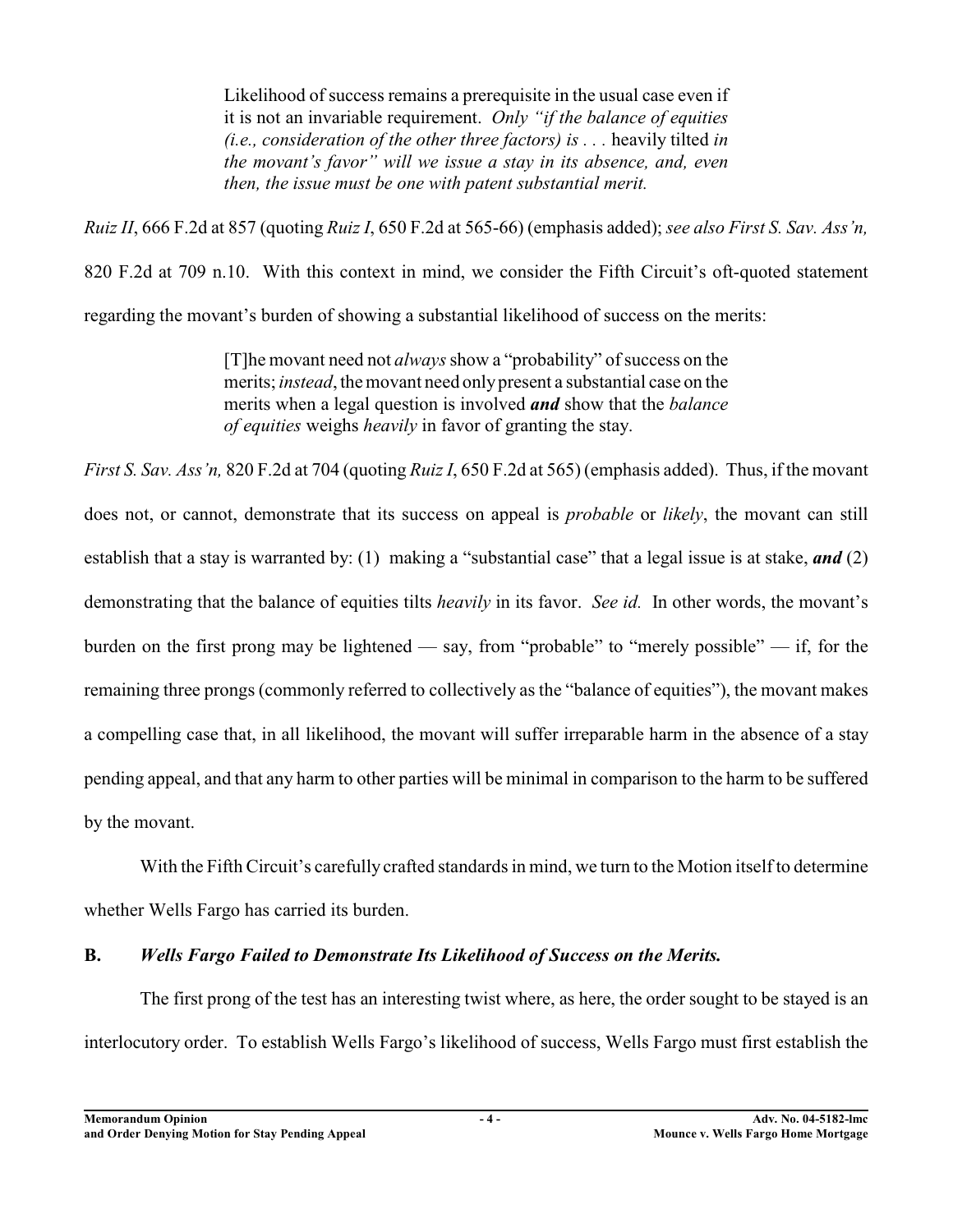likelihood that its appeal will even be permitted, given that it is interlocutory. Then, Wells Fargo must establish its likelihood of success on the *underlying* merits of its appeal. That makes Wells Fargo's task doubly daunting, because leave to appeal an interlocutory order — particularly, a class certification order — is not granted automatically. *See* 28 U.S.C. § 158(a)(3); Fed. R. Civ. P. 23(f). To make matters even more complicated, Wells Fargo has sought leave through *two* avenues. First, it seeks leave from the district court pursuant to section 158(a)(3) of title 28. Second, Wells Fargo seeks leave from the Fifth Circuit to file a *direct* appeal under Federal Rule  $23(f)$ .<sup>5</sup> Both methods are similar in that a court other than this one makes the final determination regarding whether to grant leave to file an interlocutory appeal. The standards governing each court's discretion to permit that interlocutory appeal, however, are arguably not the same. *See Blair v. Equifax Check Servs., Inc.,* 181 F.3d 832, 833 (7th Cir. 1999); *but see Chrysler Financial Corp. v. Powe,* 312 F.3d 1241, 1245-46 (11th Cir. 2002) (concluding that the two standards may be the same).

In all events, Wells Fargo has not yet obtained leave from either the district court or from the Fifth Circuit to appeal the Certification Order. It is, perhaps, for this very reason that a party seeking to stay an ongoing trial pending its appeal of an *interlocutory* order must *first* demonstrate that an appellate court is likely to grant that party leave to file the interlocutory appeal. *See Turner v. Frascella Enters., Inc. (In re Frascella Enters., Inc.),* ---B.R. ---, 2008 WL2330975 (Bankr. E.D. Pa.June 6, 2008) (quoting *Enron Corp. v. J.P. Morgan Securities (In re Enron),* 2006 WL 2400411, at \*1 (Bankr. S.D.N.Y. 2006) (noting that "the relevant 'likelihood of success' looks to whether 'the District Court will grant the Defendants' leave to file an interlocutory appeal, not the possibility that the Defendants will succeed on the merits of that appeal.'"). Before addressing Wells Fargo's likelihood of success on the merits of its appeal, then, the court must first

<sup>&</sup>lt;sup>5</sup> Interestingly enough, Wells Fargo does not mention section  $158(d)(2)$ , which expressly authorizes parties to seek certification of a direct appeal to the circuit. That motion would properly be directed to the bankruptcy court or to the district court, not the circuit court. *See* 28 U.S.C. § 158(d)(2)(A) & (d)(2)(B) (2008). It is unclear whether this statute, enacted in 2005, is intended to interact with Bankruptcy Rule 7023 and its incorporation of Federal Rule 23(f). It is perhaps because the underlying bankruptcy case was filed in 2003, prior to BAPCPA's effective date, that Wells Fargo does not mention this section or seek to certify its appeal under those provisions.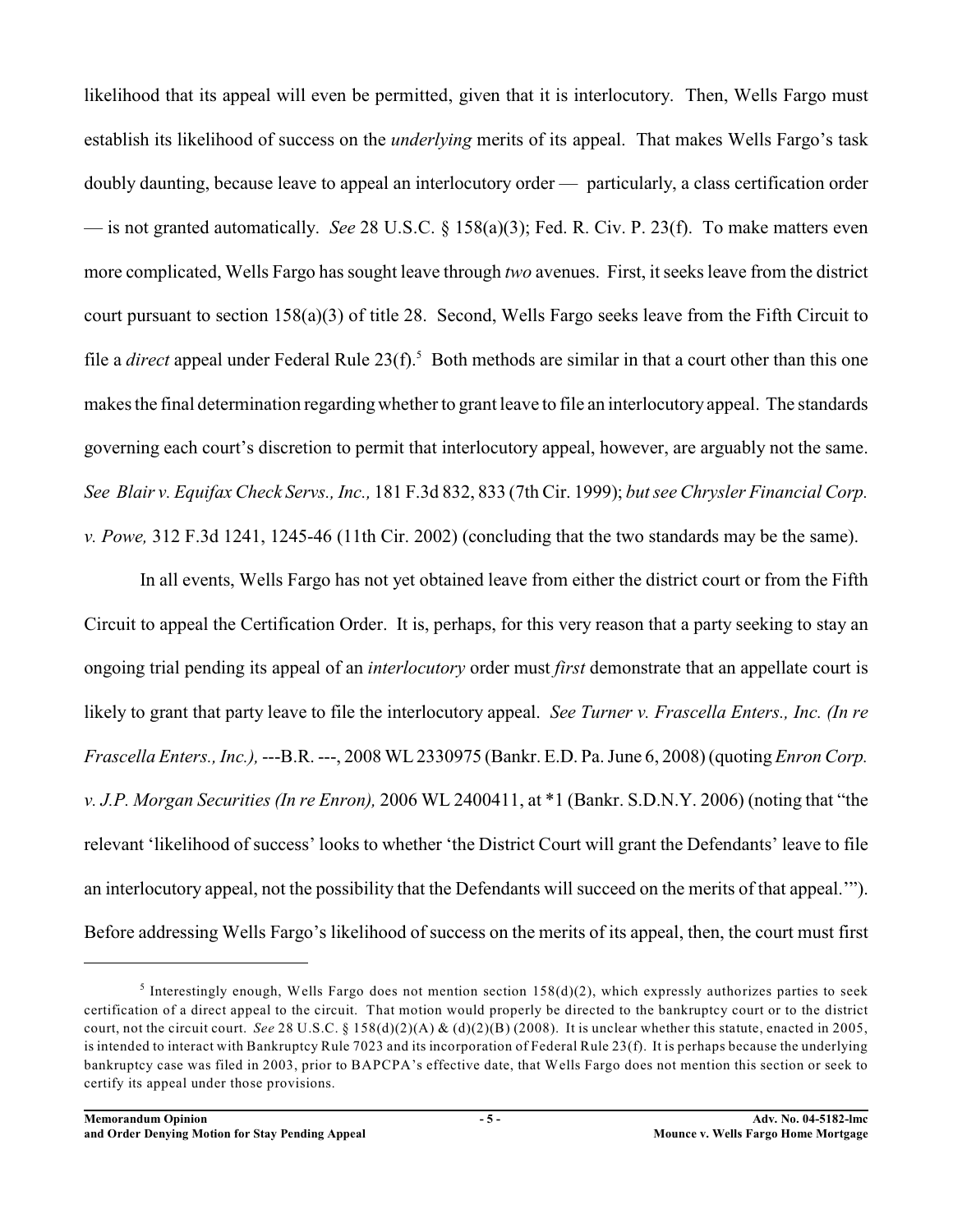examine whether Wells Fargo had adequately demonstrated that it is likely *to obtain leave* to appeal the interlocutory Certification Order.

The Fifth Circuit has not expressly adopted the standards of 28 U.S.C. § 1292(b) in determining whether a district court should grant leave to appeal an interlocutory order under section 158(a)(3). *See Ichinose v. Homer Nat'l Bank (In re Ichinose),* 946 F.2d 1169, 1177 (5th Cir. 1991); *see also Moerbe v. U.S. Horticultural Supply, Inc. (In re Moerbe),* 2005 WL 3337634 at \*3 (W.D. Tex. Sept. 1, 2005) (Biery, J.). But at least two other circuit courts have adopted this standard, *see Simon v. U.S.* 341 F.3d 193, 199 (3d Cir. 2003);*Chrysler Fin. Corp. v. Powe,* 312 F.3d 1241, 1245-46 (11th Cir. 2002), and according to those courts, a court should grant leave to appeal an interlocutory order, pursuant to section  $158(a)(3)$ , when three elements are satisfied. First, the appellant must have demonstrated that the decision involves a controlling question of law. Second, there must be a substantial ground for difference of opinion, as demonstrated by the appellant. Third, the appellant must show that the interlocutory appeal may materially advance the ultimate determination of the litigation. *See In re Ichinose,* 946 F.2d at 1177; *see also Simon,* 341 F.3d at 199; *Powe,* 312 F.3d at 1245-46. Generally, interlocutory appeals are appropriate only in extraordinary circumstances. *See In re Frascella Enters., Inc.,* --- B.R. ---, 2008 WL 2330975 at \*2 (citing *Milbert v. Bison Labs., Inc.,* 260 F.2d 431, 433 (3d Cir. 1958); *Matter of Magic Restaurant, Inc.,* 202 B.R. 24 (D. Del. 1996)). Wells Fargo thus has a fairly high burden just to demonstrate that it is likely to obtain leave to appeal the Certification Order.

The most difficult way of carrying that burden must be simply to avoid acknowledging that burden all together.<sup>6</sup> That is the approach Wells Fargo has taken here. The motion for stay pending appeal does not even address this burden, nor does it attempt to make any showing that the district court is likely to grant Wells Fargo leave to appeal. It was only during the hearing on the present motion that counsel for Wells

 $6$  Some may call this the "head in sand" approach.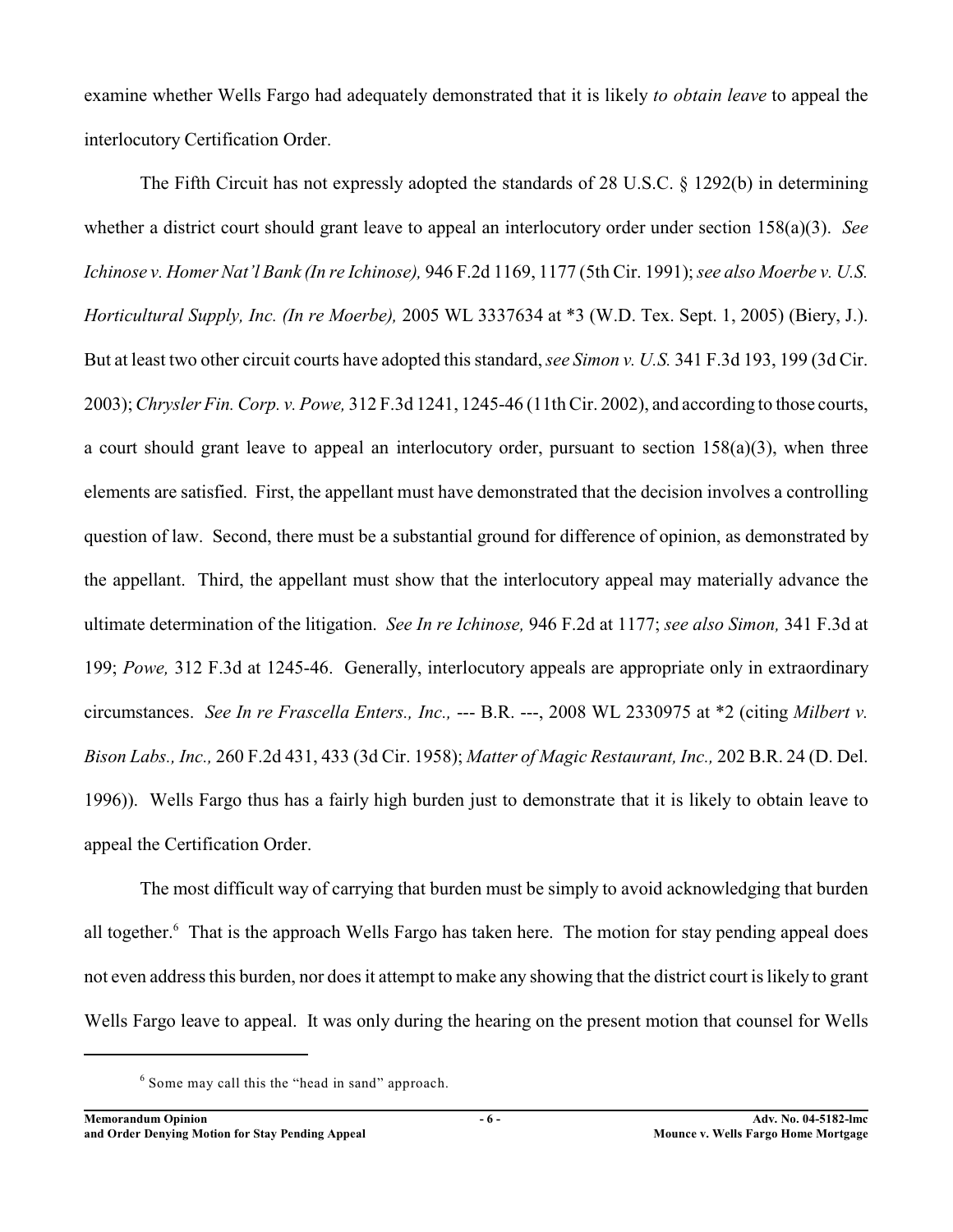Fargo referred the court to its motion for leave to appeal the Certification Order. That motion, said counsel, contains the substantive arguments for the purposes of the present motion for stay.

In that motion, Wells Fargo raises a question — which it considers to be controlling in this case about whether this court had subject matter jurisdiction to certify a class comprised of debtors outside of this judicial district with claims that do not directly affect the administration of the named plaintiff's bankruptcy estate — in this case, Ms. Mounce's estate. *See* Motion for Leave at 10, ¶ 4 (citing *inter alia Lenoir v GE Capital Corp. (In re Lenoir*), 231 B.R. 662, 667-68 (Bankr. N.D. Ill. 1999) (concluding that claims asserted on behalf of other similarly situated debtors must perforce be "related to" the named plaintiff's bankruptcy case)).

The court has reviewed the line of cases cited by Wells Fargo in its motion for leave in support of this contention. Those cases appear to stand for the proposition that a bankruptcy court lacks jurisdiction to certify a class comprised of debtors whose claims do not arise in or are not related to the named plaintiff's bankruptcy estate.

The basis for this conclusion seems to be founded on a misreading of the bankruptcy jurisdiction statute. *See* 28 U.S.C. § 1334(b). Here is what the statute says:

> Except as provided in subsection (e)(2) and notwithstanding an Act of Congress that confers exclusive jurisdiction on a court or courts other than the district courts, the district courts shall have original but not exclusive jurisdiction of all civil proceedings arising under title 11, *or arising in or related to cases under title 11.*

*Id.* (emphasis added). The decisions cited by Wells Fargo, particularly *In re Lenoir*, have presumed that jurisdiction over the claims asserted by the named plaintiff on behalf of unnamed, similarly situated members of a proposed class cannot exist *unless* those claims arise in or are related to *the named plaintiff's* bankruptcy case. The statute says otherwise.

The statute provides that bankruptcy jurisdiction exists over "all civil proceedings . . . arising in or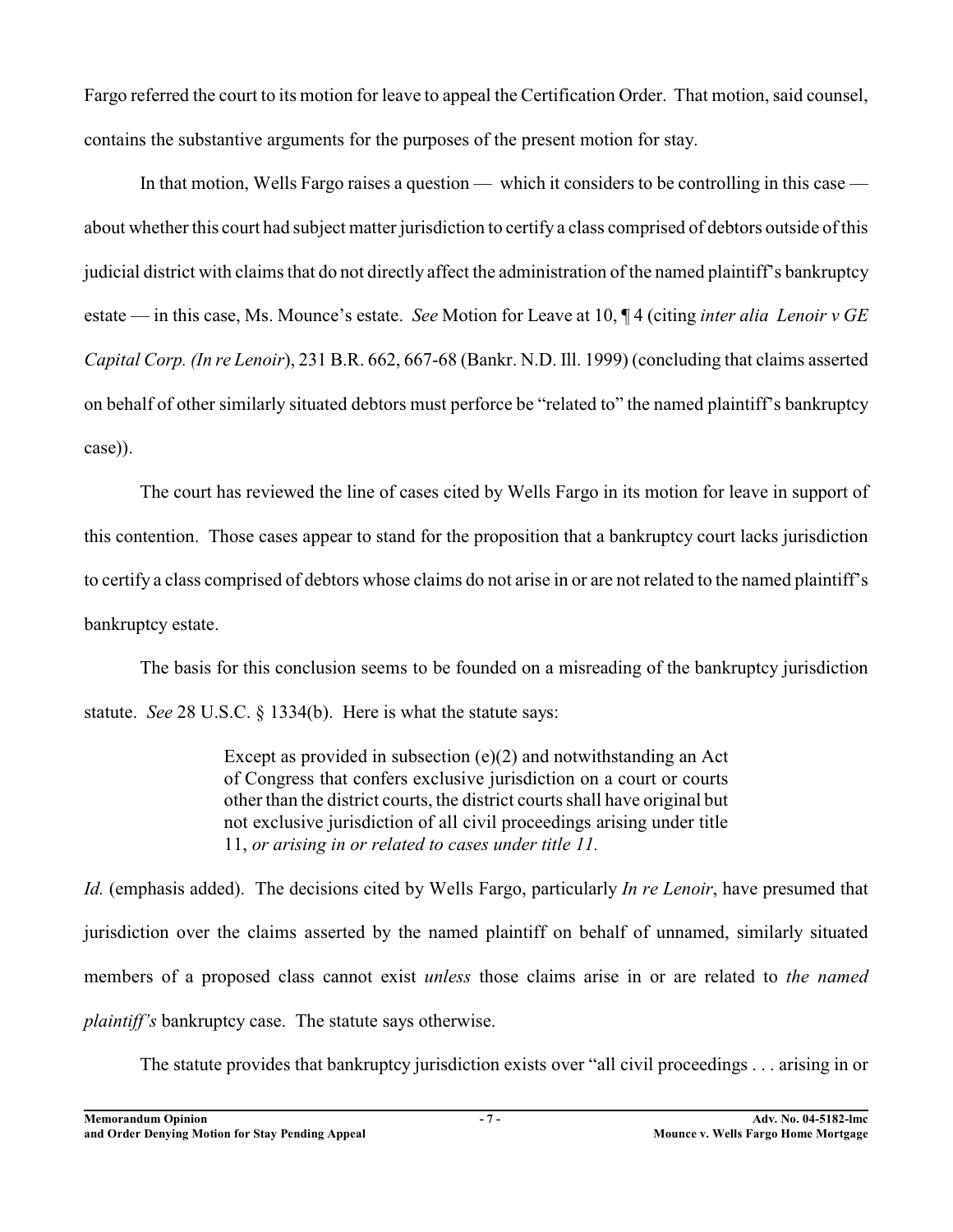related to *cases under title 11*." *Id.* (emphasis added). The statute uses the plural word "cases" as opposed to the singular word "the case" or "a case," which indicates that "arising in" or "related to" jurisdiction is *not* necessarily hinged on one particular bankruptcy case. If Congress had intended to limit bankruptcy jurisdiction in the manner presumed by the *Lenoir* court and its progeny, one would expect to see language in the statute such as "arising in or related to *a case* under title 11" or, better still, "arising in or related to *the case* under title 11." But that is not what the statute says. The statute contains no such limiting language.

Subject matter jurisdiction according to section 1334(b) is present in this class action so long as, for each individual, unnamed class member, that class member's claims against Wells Fargo arise in or are related to *some* case under title 11.<sup>7</sup> The class as certified by the Certification Order makes clear that each unnamed class member must have filed a bankruptcy case, had a home mortgage loan serviced by Wells Fargo, had Wells Fargo file a motion for relief from stay during the course of his or her bankruptcy case, and paid attorneys' fees to Wells Fargo in connection with the motion for relief from stay. *See* Certification Order [Dkt. #131]. Based on this class definition, it should be clear that each class member's claims against Wells Fargo could have arisen *only* in the context of that particular class member's bankruptcy case. To say that the bankruptcy jurisdiction statute requires all ofthese claimsto arise in Ms. Mounce's bankruptcy case is nothing more than self-serving sophistry.<sup>8</sup>

 Additionally, when this court entered the Certification Order, it exercised bankruptcy jurisdiction not under section 1334(b)'s broad umbrella of "related to" jurisdiction, but under the narrower category of "arising in" jurisdiction. When jurisdiction exists under this narrower umbrella, the "related to" analysis

<sup>&</sup>lt;sup>7</sup> In the ordinary case, a class member's claim will have arisen in or will be related to *that* class member's bankruptcy case. The statute does not require all class members' claims to arise in or relate to any *particular* case under title 11.

 $\delta$  Or, alternatively, it would suggest that the Rules Committee of the Judicial Council, the Judicial Conference itself, and the Supreme Court of the United States were all clueless when they adopted Rule 7023 of the Federal Rules of Bankruptcy Procedure, which incorporates by reference Rule 23 of the Federal Rules of Civil Procedure.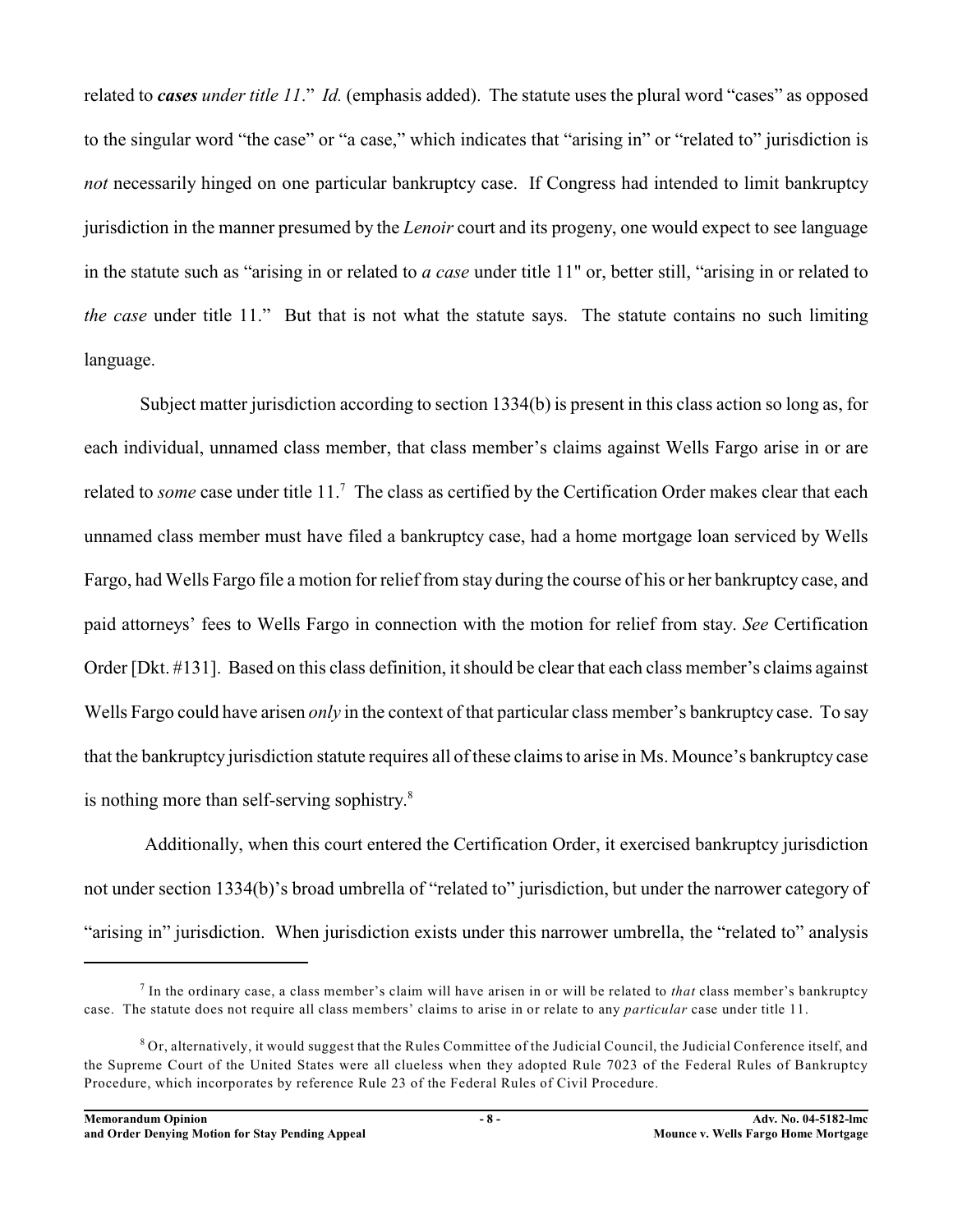and, by extension, the close nexus test are not implicated and need not be addressed. *See Geruschat v. Ernst Young LLP (In re Seven Fields Development Corp.),* 505 F.3d 237, 260 (3d Cir. 2007). Thus, the determination whether unnamed class members' claims relate to Ms. Mounce's bankruptcy case is simply irrelevant to this court's subject matter jurisdiction in the Certification Order.

A comparison of the bankruptcy jurisdiction statute with other subject matter jurisdiction statutes in title 28 also supports this court's plain meaning reading of section 1334(b). Only one of the statutes makes special provision for class actions. But that statute — section 1332 (diversity jurisdiction) — is the only one that requires such a special provision. *See* 28 U.S.C. § 1332(d)(2). The special provision expressly permits class actions in diversity cases, even though the composition of the members in the class might otherwise defeat diversity. *See id.* § 1332(d)(3). The provision sets a special amount in controversy for diversity class actions, and permits the court to decline to exercise subject matter jurisdiction over the case if the non-diversity percentage of the class exceeds one-third. *See id.* One can see the need for such a specialized provision in the diversity context — otherwise, class actions based on diversity jurisdiction would almost always fail. There are no special provisions for class actions in section 1331 (federal question jurisdiction), because none are needed.<sup>9</sup> None are needed in section 1334 either.

Further buttressing this conclusion is that there is a specific rule built into the Federal Rules of Bankruptcy Procedure providing for class actions in the context of a bankruptcy proceeding. One wonders what purpose that rule serves if bankruptcy jurisdiction over the claims of several unnamed claimants cannot stem from those same claimants' individual bankruptcy cases.

Though confident that it properly exercised bankruptcy subject matter jurisdiction in entering the Certification Order, the court also acknowledges that reasonable minds might differ on the issue. And certainly subject matter jurisdiction counts as a controlling question of law. What is more, the appeal of the

<sup>&</sup>lt;sup>9</sup> Subject matter jurisdiction under that statute is not dependent on the makeup of the class.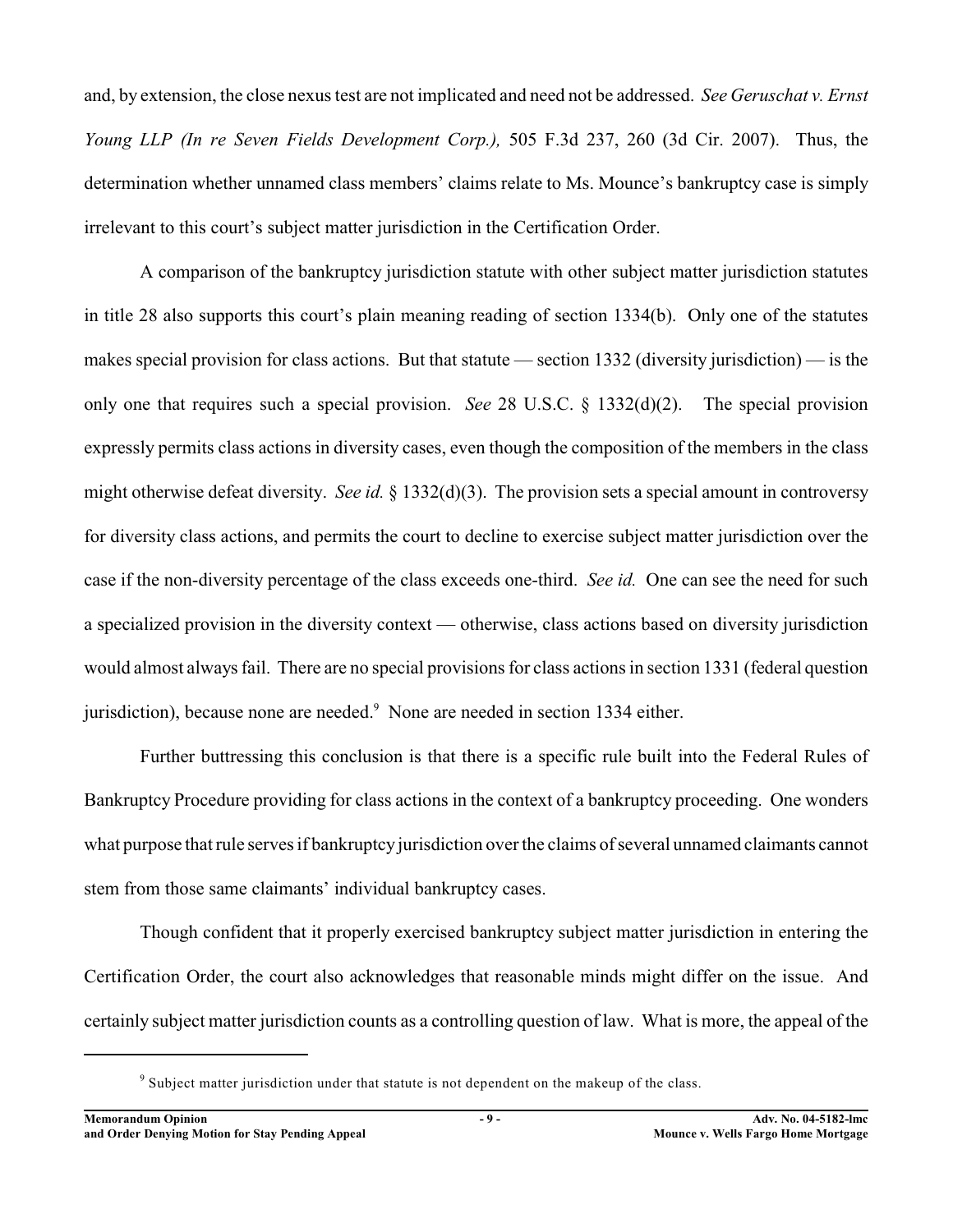Certification Order would materially advance the ultimate resolution of this adversary proceeding if there is no subject matter jurisdiction, as Wells Fargo contends. Thus, under the standards of section 1292(b), at least, Wells Fargo appears to have met its burden with regard to the likelihood of obtaining leave to appeal the Certification Order under 28 U.S.C. § 158(a)(3). But that does not end our inquiry, because Wells Fargo's appeal is not an ordinary interlocutory appeal. This appeal is, by its true nature, an appeal under Rule 23(f) of a class certification order.

A court of appeals, in deciding whether to grant an interlocutory appeal under Rule 23(f), exercises discretion akin to the Supreme Court's discretion in acting on a petition for *certiorari*. *See Blair v. Equifax Check Servs., Inc.,* 181 F.3d 832, 833 (7th Cir. 1999) (quoting Committee Note accompanying Fed. R. Civ. P. 23(f)). An argument in support of granting leave to appeal an interlocutory order that might carry some weight under section 1292(b) may not necessarily carry as much weight when the interlocutory appeal is governed by Rule 23(f). This is so because Rule 23(f) was specifically drafted to avoid delay. *Id.* Stays under Rule 23(f) are extremely rare. For that reason, "interlocutory appeals under Rule 23(f) should not unduly retard the pace of litigation."  $Id<sup>10</sup>$  Staying the progress of this class action, and in particular, preventing the plaintiff from conducting further discovery to ascertain the precise size of the class and location of class members, would do just that — it would retard the pace of litigation. Given the vast amount of discretion an appellate court exercises in granting leave to appeal a class certification order under Rule 23(f), it is difficult to predict whether an appellant is likely to succeed in obtaining leave to appeal, especially given the courts' recognition of the potential for abuse inherent in such appeals. The best standard in this regard was espoused by Judge Easterbrook, sitting for the Seventh Circuit, when he intimated that "the more fundamental the question and the greater the likelihood that it will escape effective disposition

 $10$  The policy behind this reluctance is clear — every defendant in a class action seeks to cause delay. Delay frustrates the plaintiff's efforts to obtain the discovery often needed to populate the class.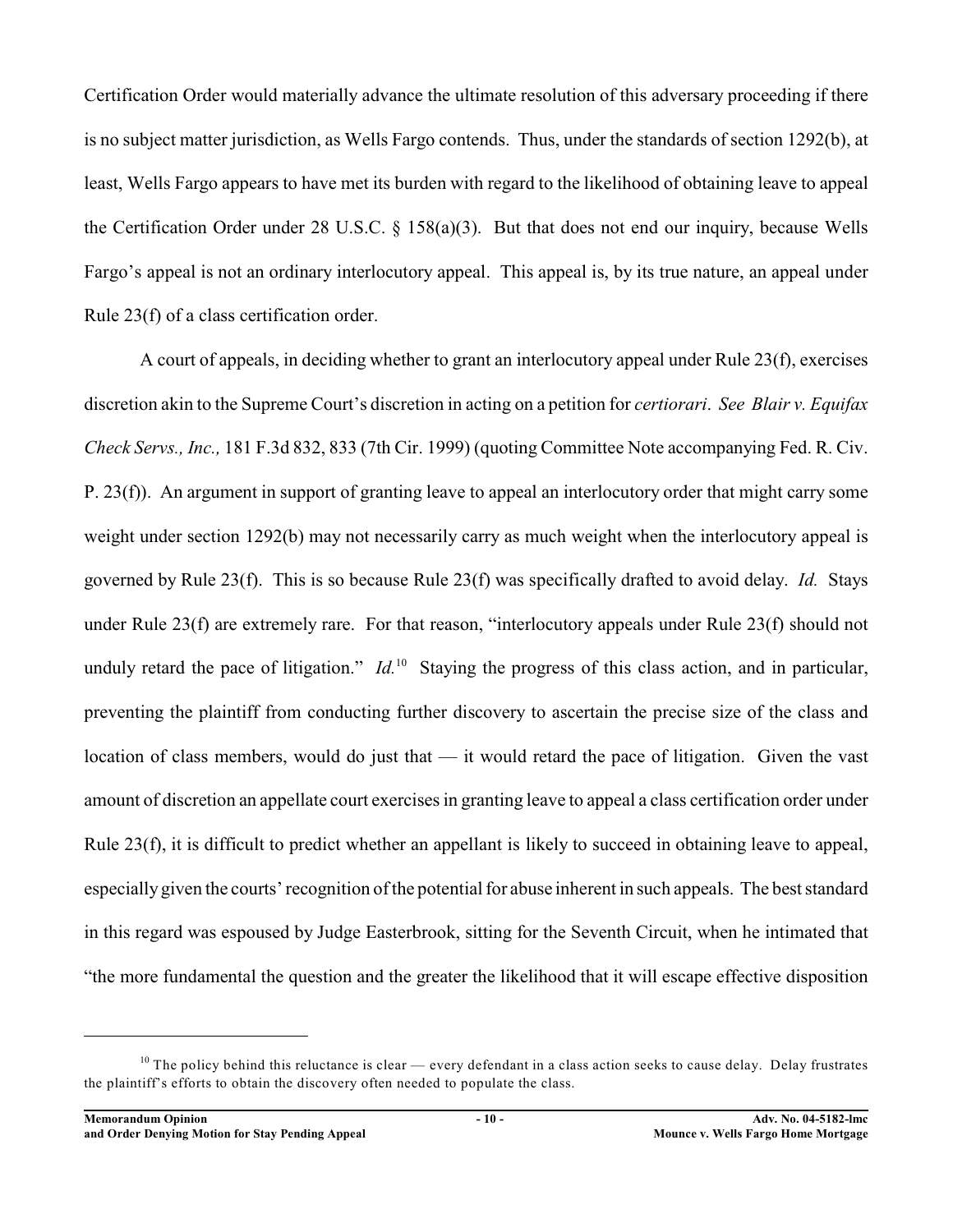at the end of the case, the more appropriate is an appeal under Rule 23(f)." *Id.* Wells Fargo's primary concern in the proposed appeal goes to this court's subject matter jurisdiction over class members' claims. But subject matter jurisdiction may be challenged at any point in time during the course of the proceeding. Wells Fargo will be free to pursue its appeal at the end of the case without waiving its objection and without slowing or halting the litigation. Wells Fargo's concern will not "escape effective disposition" at the end of the case. Under the "Easterbrook rule of thumb," this case is a poor candidate for interlocutory review. Wells Fargo thus has not established that it is likely to obtain leave to appeal the Certification Order.

Wells Fargo presses ahead by offering two primary points of error in the Certification Order on which it suggests that it is likely to succeed on the *underlying* merits of its appeal. We need not long dwell on these issues in light of this court's finding that Wells Fargo has not established its likelihood of obtaining leave from the district court. It is worth addressing these two points of error briefly here, however, in the interest of completeness. First, Wells Fargo argues that there are "serious legal questions regarding the Court's subject matter jurisdiction to certify this matter as a class action because the putative class members' claims will not impact the Plaintiff, her estate, or the distribution of property to her creditors and therefore are not 'related to' the Plaintiff's bankruptcy case." *Motion* at 7, ¶ 18 (citing *Wood v. Wood (In the Matter of Wood),* 825 F.2d 90, 93 (5th Cir. 1987)). Based on the discussion *supra*, the courts finds that its exercise of "arising in" jurisdiction, stands on solid jurisdictional ground.<sup>11</sup> At most, Wells Fargo has only made a "substantial case" on the underlying merits of its appeal. It has not shown a "likelihood of success" on the merits. That might still be enough to warrant a stay pending appeal, but *only so long as* the balance of

 $<sup>11</sup>$  Wells Fargo further implies that this court lacks subject matter jurisdiction to certify a class comprising debtors whose</sup> cases were filed in federal districts other than the Western District of Texas. In so arguing, Wells Fargo seems to misunderstand the difference between subject matter jurisdiction and venue. Even if this court were to treat Wells Fargo's implication as a venue challenge to those class members who did not file their bankruptcy cases in this district, the argument would be frivolous in light of the fact that this is a class action under Federal Rule 23. On that theory, virtually *all* class actions would fail for improper venue. If Wells Fargo *does* contend that venue is improper for some class members, it failed to clarify that argument in its Motion and thus failed to raise a serious legal question in that regard.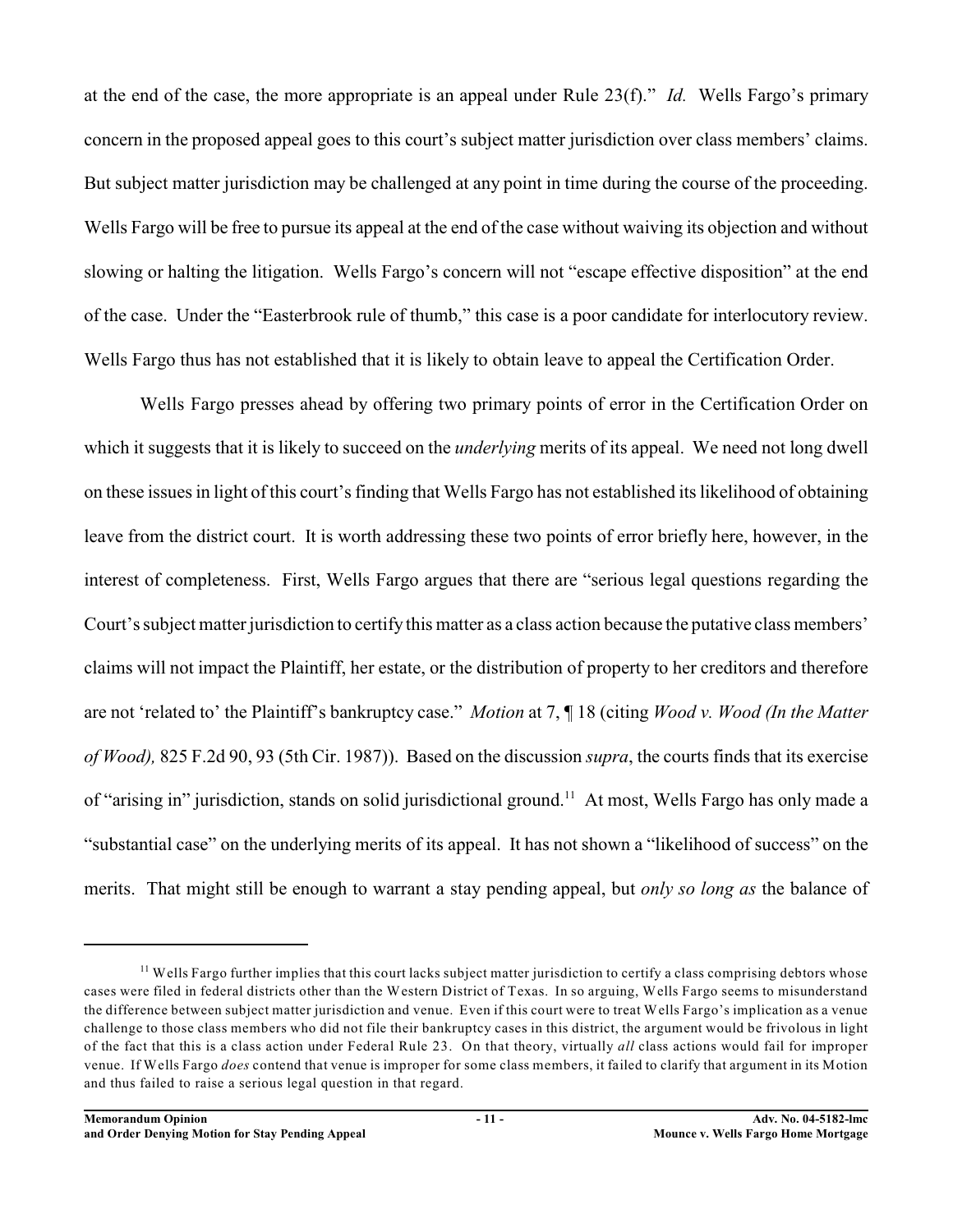equities is tilted *heavily* in Wells Fargo's favor. *See First S. Sav. Ass'n,* 820 F.2d at 704 (quoting *Ruiz I*, 650 F.2d at 565). But this is no ordinary appeal. Wells Fargo has not demonstrated that its interlocutory appeal is even a good candidate for review under Rule 23(f). Thus, the mere making of a "substantial case" on the *underlying* merits of its interlocutory appeal carries substantially less weight in the context of a motion for stay pending appeal where, as here, the movant has not first demonstrated that it is likely to obtain leave to pursue its interlocutory appeal in the first place.

Wells Fargo's second point of contention is the appropriateness of the Certification Order under the Federal Rules of Civil Procedure. The exact points which Wells Fargo wishes to make in this regard are unclear. The motion itself only presents the argument that "Wells Fargo has presented a substantial argument that the Class does not meet the requirements of FRCP 23 in that the Plaintiff's claims are not typical of or common to the putative class and that individual issues of fact and law will predominate." *Motion* at 7,  $\P$  18. The Motion contains no further arguments or authorities. During the hearing on the Motion, this court asked counsel where exactly this "substantial argument" could be found. Counsel once again referred the court to its Motion for Leave.

Wells Fargo offers no authorities (other than its own opinion) in support of its suggestion that this court abused its discretion in finding that the class meets the prerequisites of Federal Rule of Civil Procedure 23(a). Likewise, Wells Fargo fails to offer any authorities demonstrating this court's abuse of discretion in certifying the class under Rule 23(b)(3). Instead, Wells Fargo relies heavily on the same authorities that this court discussed in great detail in its Memorandum Opinion — namely, *Sandwich Chef of Texas, Inc. v. Reliance Nat'l Indemnity Ins. Co.,* 319 F.3d 205 (5th Cir. 2003) (concluding that a class action asserting RICO fraud was improperly certified because the necessary element of each class member's individual reliance predominated over the common issues). As stated in the Memorandum Opinion, Wells Fargo's reliance on *Sandwich Chef* is misplaced, because the facts of this case and the Texas state law applicable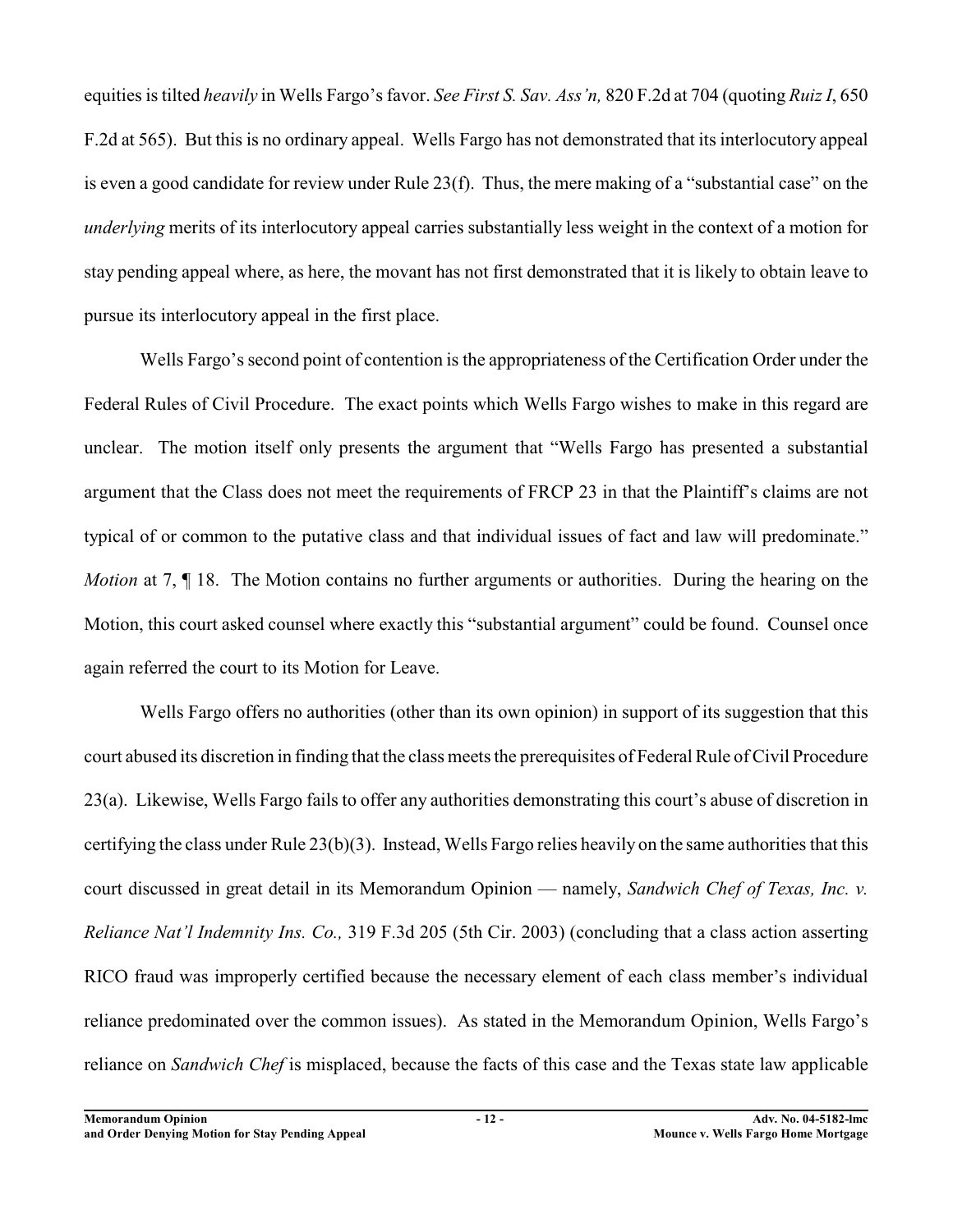to the claims in this case do not implicate the same rigid RICO reliance standards that were applicable in *Sandwich Chef*.

Rather than attempting to explain *why* this court may have abused its discretion in concluding that *Sandwich Chef* is inapplicable to the claims in this case, Wells Fargo simply re-urges that this court is mistaken. In doing so, Wells Fargo offers only the very same arguments that this court already considered and specifically rejected. Wells Fargo cites no new decision or law that this court did not already consider in the Memorandum Opinion and further offers no substantive reason why a court reviewing the Certification Order would find that this court abused its discretion in certifying the class.

In addition to this failure of proof, the court takes particular issue with Wells Fargo's mischaracterization of this court's opinion. In its Motion for Leave, Wells Fargo suggests that this court failed to consider the substance and structure of the plaintiff's underlying claims, as this court is required to do before certifying a class under Rule 23. *See* Motion for Leave at 15-16, ¶¶ 16-17. Wells Fargo's contention is incorrect and potentially misleading to appellate courts.<sup>12</sup> This court discussed the underlying claims and applicable defenses and concluded that they will not cause the claims to degenerate into individual issues so as to predominate over common issues. *See Memorandum Opinion* at 30-31. Because the class claims were based on what this court found to be Wells Fargo's highly standardized practice for obtaining relief from the automatic stay, this court concluded that any individualized defenses which Wells Fargo might wish to raise at trial would not predominate over the issues common to the class as a whole. *See id.* n.29. The court noted, in a footnote, that Wells Fargo did not appear able to raise any individual defenses in light of its highly standardized stay relief practice. *Id.* In making that point, this court specifically considered the difficulties likely to arise in this class action and concluded that, based on the

<sup>&</sup>lt;sup>12</sup> But see TEX. R. PROF. CONDUCT 3.03, *reprinted in* TEX. GOV'T CODE, T. 2, Subt. G, App. A (STATE BAR RULES, art. X, § 9) (Duty of Candor Toward Tribunals).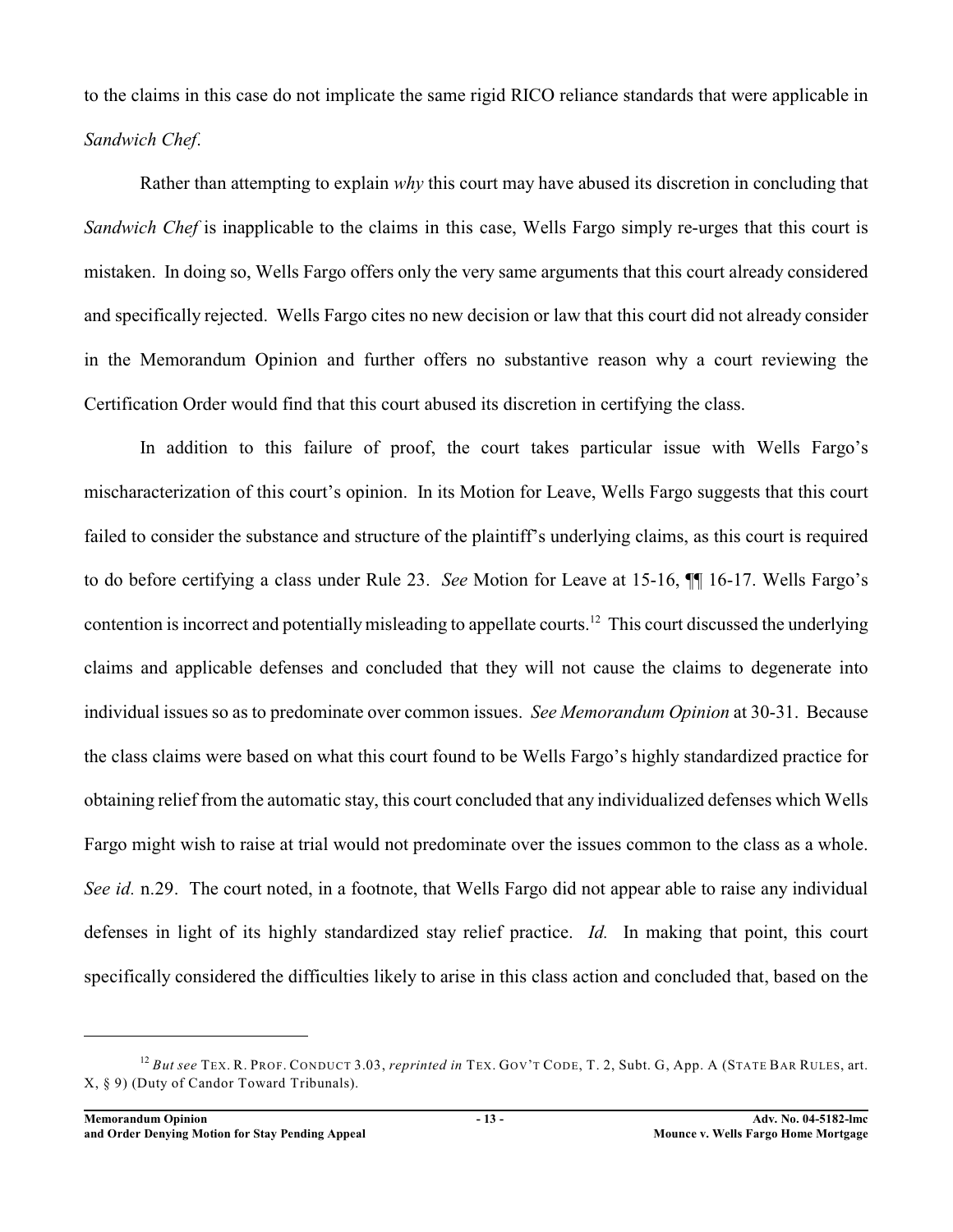lack of evidence on the matter and in light of Wells Fargo's highly standardized practice of prosecuting lift stay motion, these individual negotiations were unlikely to exist and represented nothing more than a red herring. Of course, Wells Fargo is free still to urge these defenses if evidence of individual negotiations, in fact, does exist. The Certification Order most certainly does not act as an exclusionary device against that evidence. Rule 23(c)(1)(C) specifically allows the court to amend class certification orders for reasons such as this — the discovery of evidence that alters the basis for the initial certification decision. But on the current state of the record, the court was not obligated to accept Wells Fargo's invitation to speculate.

Through the present motion, and the motion forleave to appeal, Wells Fargo once again re-urges the same arguments it raised before, arguments that this court has already considered. The court understands the arguments. Wells Fargo has offered nothing new — only its own self-serving opinion that this court abused its discretion. Wells Fargo has not succeeded in demonstrating that it is likely to succeed on the merits of its appeal (if the interlocutory appeal is even permitted).

In short, Wells Fargo has not established that it is likely to obtain leave to appeal the Certification Order, nor has it established that it is likely to succeed on the merits of its appeal, if leave is granted. At best, Wells Fargo has made a "substantial case" that there is a controlling and debatable question regarding this court's exercise of subjection matter jurisdiction over the unnamed class members' claims. *See First S. Sav. Ass'n,* 820 F.2d at 704 (quoting *Ruiz I*, 650 F.2d at 565) (emphasis added). Yet, even that showing is unlikely to help Wells Fargo over the hurdle of Rule 23(f). Wells Fargo has certainly made clear to this court and to whichever court reviews the Motion for Leave that it disagrees with this court's findings of fact and conclusions of law. That is not enough to make the case for likelihood success on appeal.

Because the decision to grant a stay pending appeal is within the discretion of the court, however, the court will complete its analysis to determine whether, even if Wells Fargo did make a "substantial case," the balancing of equities would tilt *heavily* in its favor.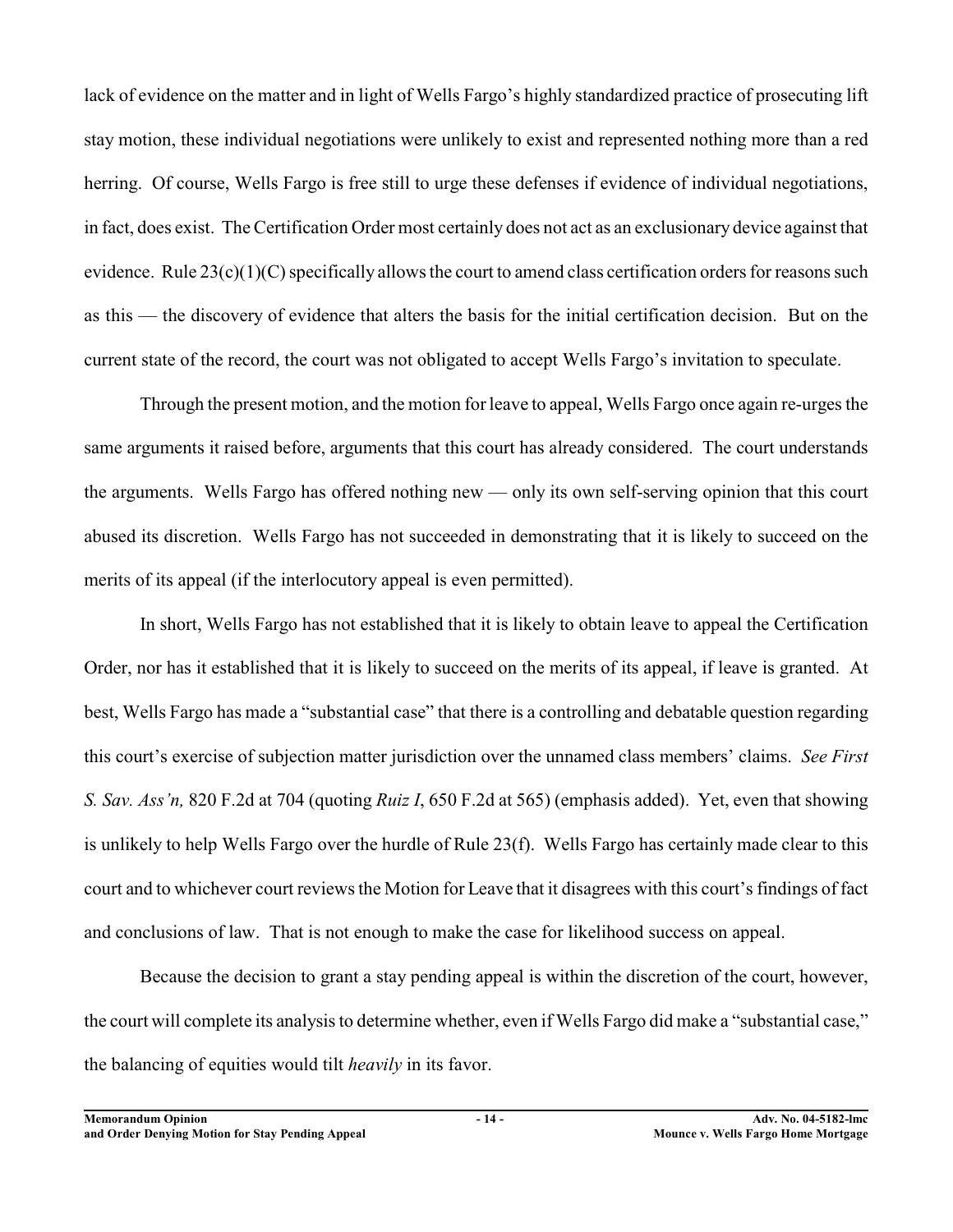## **C.** *Wells Fargo Fails to Demonstrate Any Irreparable Harm*.

Balancing the equities of the case involves weighing the remaining three factors of the four-prong test spelled out in *Ruiz II*. The three factors to consider are: (1) the irreparable harm to the movant if the stay is *not* granted; (2) the substantial harm to other parties if the stay *is* granted; and (3) the public interests implicated in granting or denying the stay. *First S. Sav. Ass'n*, 820 F.2d at 709 (citing *Ruiz II,* 666 F.2d at 856). The first element in the balance of equities analysis is the harm that the movant will suffer if a stay pending appeal does not issue. In support of its Motion, Wells Fargo suggests that the Certification Order changed the complexion of this case from a small matter — with an amount in controversy of less than \$100 — to a large matter involving hundreds of plaintiffs and a potential for much greater liability for Wells Fargo. This argument is disingenuous. Any class action by definition multiplies the damage exposure. Wells Fargo is really arguing that it is harmed by the fact that it is being sued in a class action, and that certification now requires them to defend. On that theory, all defendants are entitled to a stay just because they are defendants. In any event, Wells Fargo cannot argue that it will be harmed *irreparably* due to the certification of the class (other than asking the court to *assume* irreparable harm as a matter of *res ipsa loquitur*). Wells Fargo has offered no evidence in support of its contention. It is thus disingenuous of Wells Fargo to presume that the certification of this class has made this case so burdensome that allowing it to carry forward would cause it irreparable harm. That is all that Wells Fargo has done here — presumed irreparable harm for the sake of arguing this factor in its Motion. Wells Fargo has provided no concrete evidence that it will truly suffer any harm if its motion is not granted.

Wells Fargo further contends that it will suffer irreparable harm if its existing customers receive a notice of the class action, as it may cause confusion and anxiety among these existing customers. Once again, Wells Fargo has made the contention but has offered not a shred of evidence. Imagining a parade of horribles falls well short of presenting cogent evidence. In any event, measures may be taken to minimize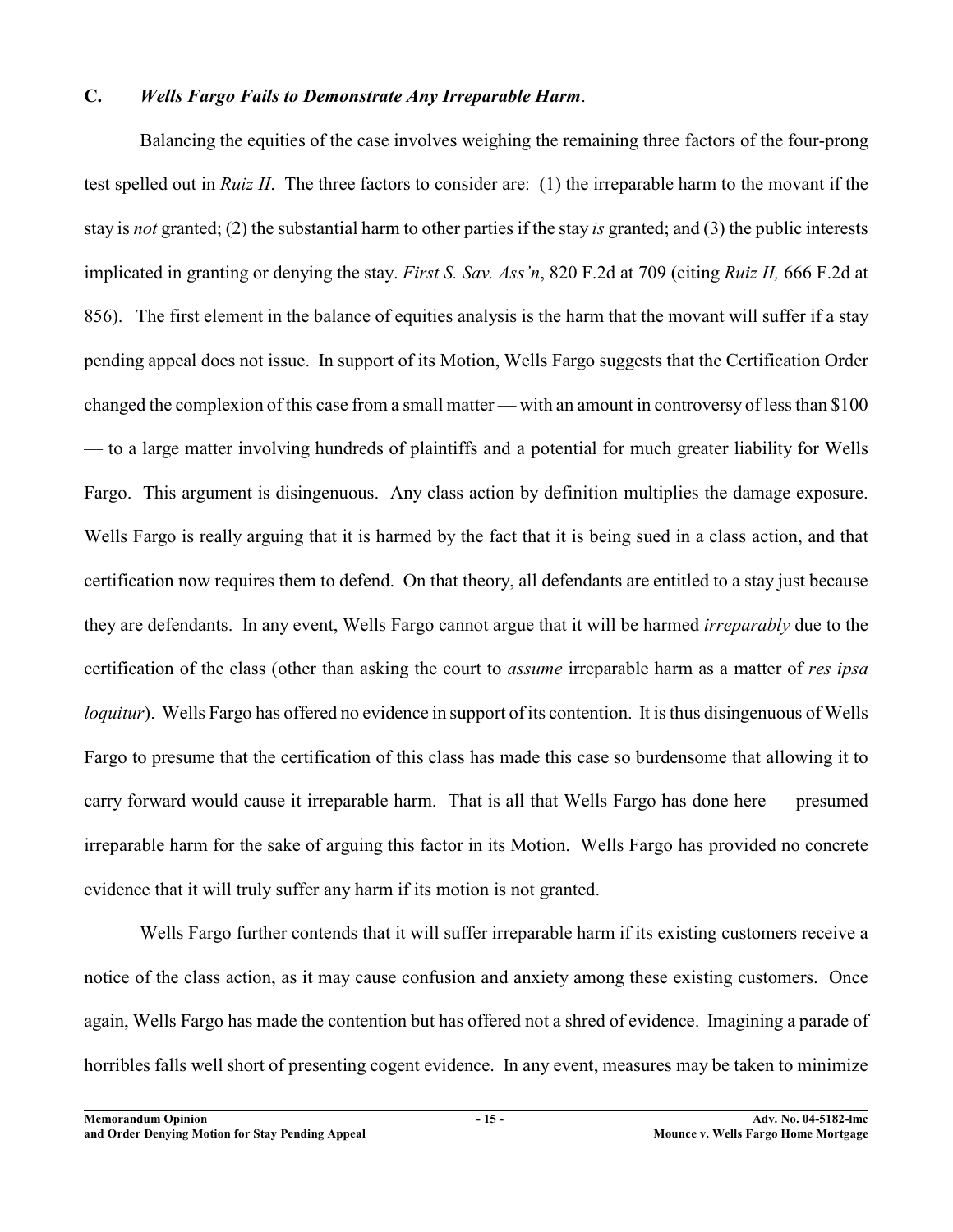or eliminate any potential harm, such as giving Wells Fargo the opportunity to include language in the notice to putative class members to ensure that its customers are not confused. The court is not persuaded that this imagined potential disruption in customer relations tilts the balance of equities in Wells Fargo's favor.

Wells Fargo offers no further evidence in support of any irreparable harm if the stay does not issue. At this point, then, and in light of the foregoing, the court would be well within its discretion to deny the Motion. But the remaining *Ruiz II* factors demonstrate that, if anything, the equities weigh heavily *against* Wells Fargo.

### **D.** *Harm to the Plaintiff and Putative Class Members.*

The court is cognizant of the harm that would be caused to the plaintiff if the Certification Order is stayed pending Wells Fargo's appeal. If the Certification Order is stayed, so too will be halted the discovery or any attempts to populate the class. Necessary to this determination is the precise size of the class and the location of the potential class members. The plaintiff has requested an additional 90 days to conduct limited discovery from Wells Fargo to determine just how large the class is. [Dkt.  $\#139$ ].<sup>13</sup> A stay would halt this process.

In balancing the risk to the plaintiff and to Wells Fargo in precluding this discovery by a stay pending appeal, the court finds that the plaintiff has substantially more to lose if a stay is granted. The court is concerned about Wells Fargo's reluctance to open its books to allow the plaintiff to conduct this discovery. Tracking down the class members will require a great deal of diligence on the plaintiff's part. The more time that passes, the more difficult that task will become. By delaying discovery, the class is injured substantially because, as time passes, a number of circumstances may complicate how the plaintiff may go about locating potential class members — some class members may move out of state, file another

 $13$  That motion was set for hearing the same day as the present Motion, but the court reset the plaintiff's discovery motion, finding it to be potentially moot were this court to grant the present Motion and stay the Certification Order.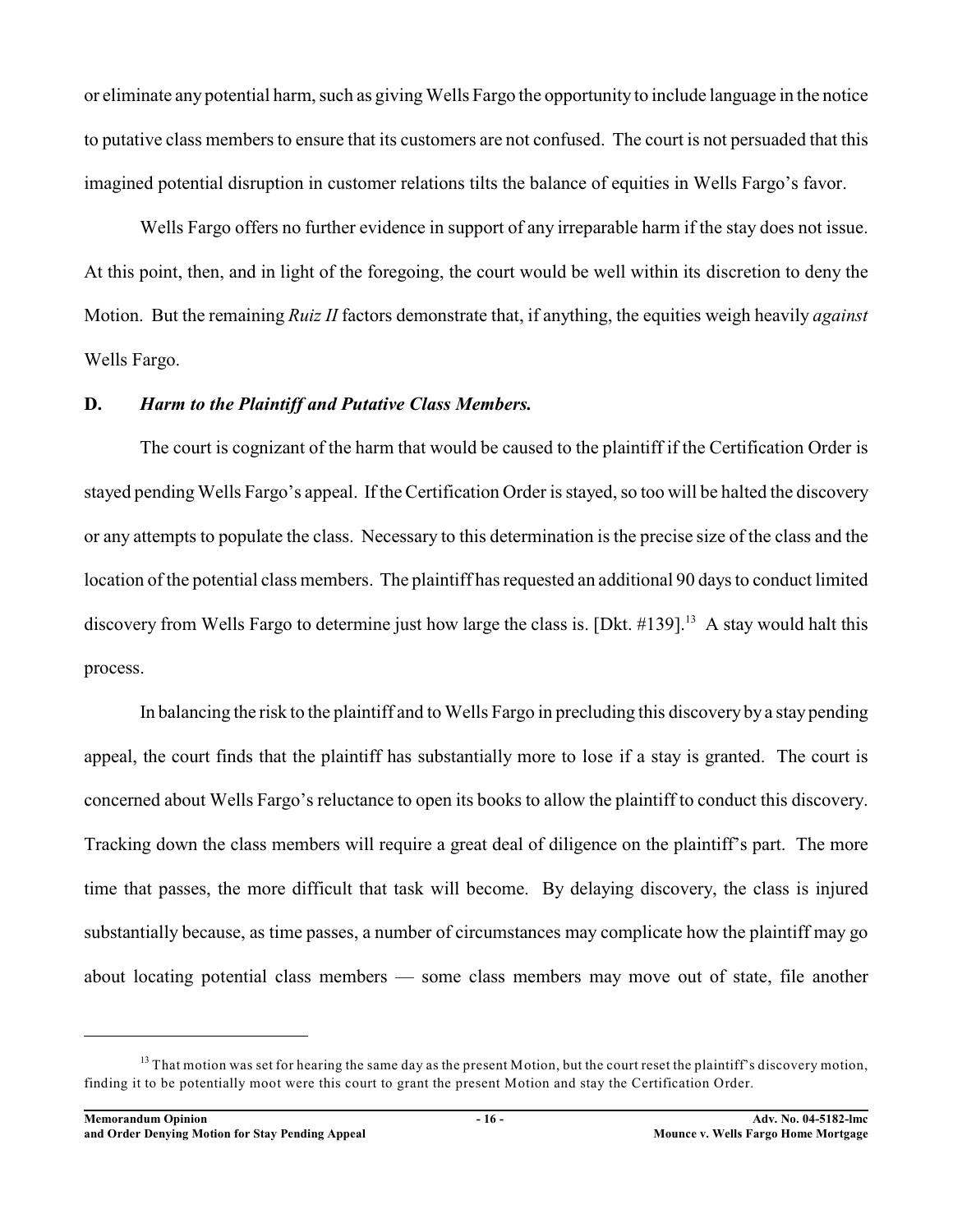bankruptcy case, change names, or any number of other things which would make it difficult to notify them of this proceeding. Furthermore, as noted above, it is difficult at this stage to determine precisely how much money is at stake in this litigation until we know for certain how many class members are included in the certified class, how difficult it will be to locate them, and how many of them will choose to opt out of the class action. In the meantime, the potential claim that each class member holds against Wells Fargo, if proven, may be a small number by Wells Fargo's standards, but it could be relatively more significant to those class members who may be a few hundred dollars behind in their mortgage or credit card payments. In this regard, the court finds that the harm to the class members should this court grant Wells Fargo's stay would be greater than the prospective harm suggested by Wells Fargo in the absence of a stay pending appeal.

### **E.** *Public Policy Concerns*

Given the foregoing discussion, it would be extremely difficult for Wells Fargo to suggest a public policy concern which would so tilt the balance of equities in its favor as to warrant a stay pending its interlocutory appeal. Nevertheless, it is worth addressing the concern which Wells Fargo has suggested. Wells Fargo contends that this court's jurisdiction to certify a class action in an adversary proceeding is an issue of first impression in the Fifth Circuit. For that reason, Wells Fargo contends that the Fifth Circuit should resolve the issues it has raised on appeal. That, once again, presumes that the district court or the Fifth Circuit is likely to grant Wells Fargo's motion for leave to appeal the Certification Order — a point about which this court is not so sure. Leave to appeal under Rule 23(f) is granted infrequently, and stays pending Rule 23(f) appeals are granted even more infrequently due to the special considerations inherent in class action litigation.

Well Fargo next contends that staying the class action pending its appeal will avoid unnecessary burdens and costs and will further prevent the waste of judicial resources. As is becoming a recurring theme